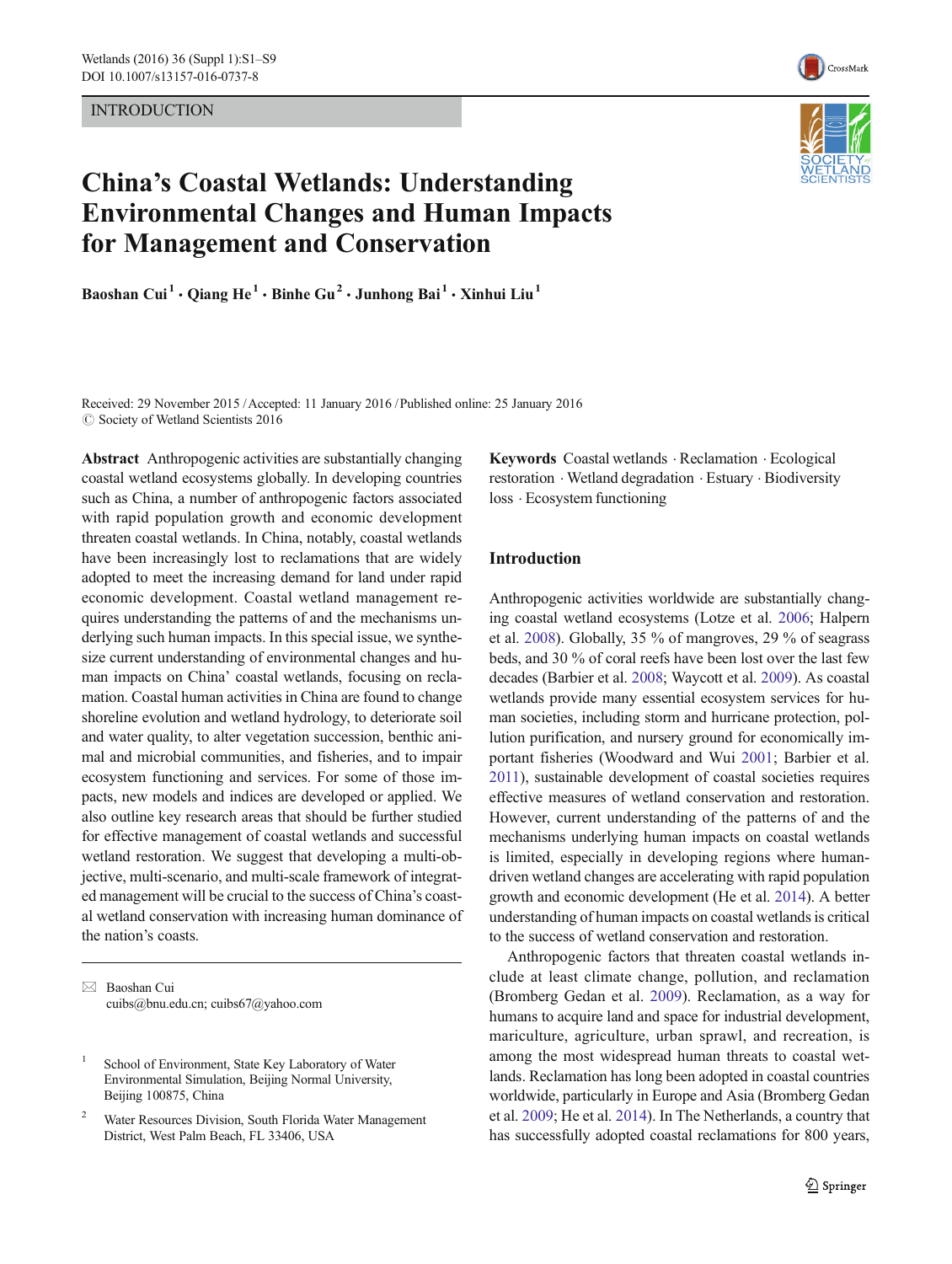approximately one-fourth of its territorial land was gained from reclamation (Hoeksema [2007](#page-7-0)). In Japan, reclaimed areas have grown by  $120,000 \text{ km}^2$  over the last century, and onethird of the land in coastal cities has been acquired through reclamation (Suzuki et al. [2003\)](#page-7-0). In China, reclamation has also been used for land expansion in coastal regions where population concentrates and there is an increasing shortage of land for economic development (He et al. [2014](#page-7-0); Wang et al. [2014\)](#page-7-0). Reclamation has been adopted to develop salt production pans (at early stages of the founding of China), agriculture (in the 1960s and 1970s), and mariculture (in the 1980s and 1990s) (Wang et al. [2014](#page-7-0)) (Fig. 1). The total area of reclamation grew from  $8241 \text{ km}^2$  to  $13,380 \text{ km}^2$  between 1990 and 2008 (Council of Chinese Academy of Sciences [2011\)](#page-6-0). For 2010 to 2020, the State Council of China have approved in total  $\sim$  2500 km<sup>2</sup> of coastal wetlands to be reclaimed, covering all of China's coastal regions (Fig. [2\)](#page-2-0).

With intensifying coastal human activities, human impacts on coastal wetlands have been increasingly studied by wetland scientists, to understand the patterns of and the mechanisms underlying human-driven changes in the structure and functioning of coastal wetlands and to inform effective wetland management and restoration. Reclamations, for example, have been shown in some studies to change the natural patterns of coastal wetlands and block wetland ecological and hydrological connectivity (Richardson and McCarthy [1994;](#page-7-0) Ferrarin et al. [2015](#page-7-0)), likely contributing to the outbreak of disasters including floods. Reclamations have also been found to destroy coastal wetland resources, reduce biodiversity (Ibarra-Obando and Poumian-Tapia [1991;](#page-7-0) de Jong and van der Pluijm [1994;](#page-7-0) Wu et al. [2005\)](#page-7-0), and affect species interactions in wetland food web networks (Min and Kim [2000\)](#page-7-0). Such activities

Fig. 1 Photographs showing reclamations in coastal China. (a) Coastal wetlands being transformed to artificial ponds in Jiangsu, middle China. (b, c and d) Aerial photographs of reclaimed coastal wetlands for aquaculture in the Yellow River Delta, for urban and industrial development in Shanghai, middle China, and for aquaculture in Zhanjiang, southern China, respectively. Photo credits: Qiang He

also affect water quality, reduce water exchange capability, and exacerbate eutrophication and pollution (Anisfeld and Benoit [1997](#page-6-0); Portnoy and Giblin [1997;](#page-7-0) Feng et al. [2004\)](#page-7-0). Moreover, reclamations impair the ecosystem services of wetland ecosystems (Zedler [2003;](#page-8-0) Wang et al. [2010](#page-7-0)). While the impacts of human activities on coastal wetlands have been documented in many papers and have been the subject of several reviews (Richardson and McCarthy [1994;](#page-7-0) Kennish [2001;](#page-7-0) Lee et al. [2006;](#page-7-0) Bromberg Gedan et al. [2009](#page-6-0)), current understanding from developing countries such as China is relatively limited.

This special issue is to provide a synthesis of studies on environmental changes and human impacts on coastal wetlands in China, focusing on reclamations. Here, by summarizing the contents of this special issue, we review the effects of coastal human activities on (1) wetland morphology and hydrology, (2) water and soil pollution, (3) biodiversity and habitats, and (4) ecosystem functioning and services. The implications of those studies for wetland management and restoration are also discussed. To conclude, we highlight major research priorities and challenges that are crucial to furthering understanding of coastal human impacts, wetland management, and restoration of degraded wetlands.

### Wetland Morphology and Hydrology

Coastal human activities, firstly, can modify the morphology of coastal wetlands. In this special issue, Zhu et al. [\(2016](#page-8-0)) examine how reclamations affect shoreline morphology between 1987 and 2012 in two regions of the Yangtze River Estuary, China, where reclamations have been intense. Using

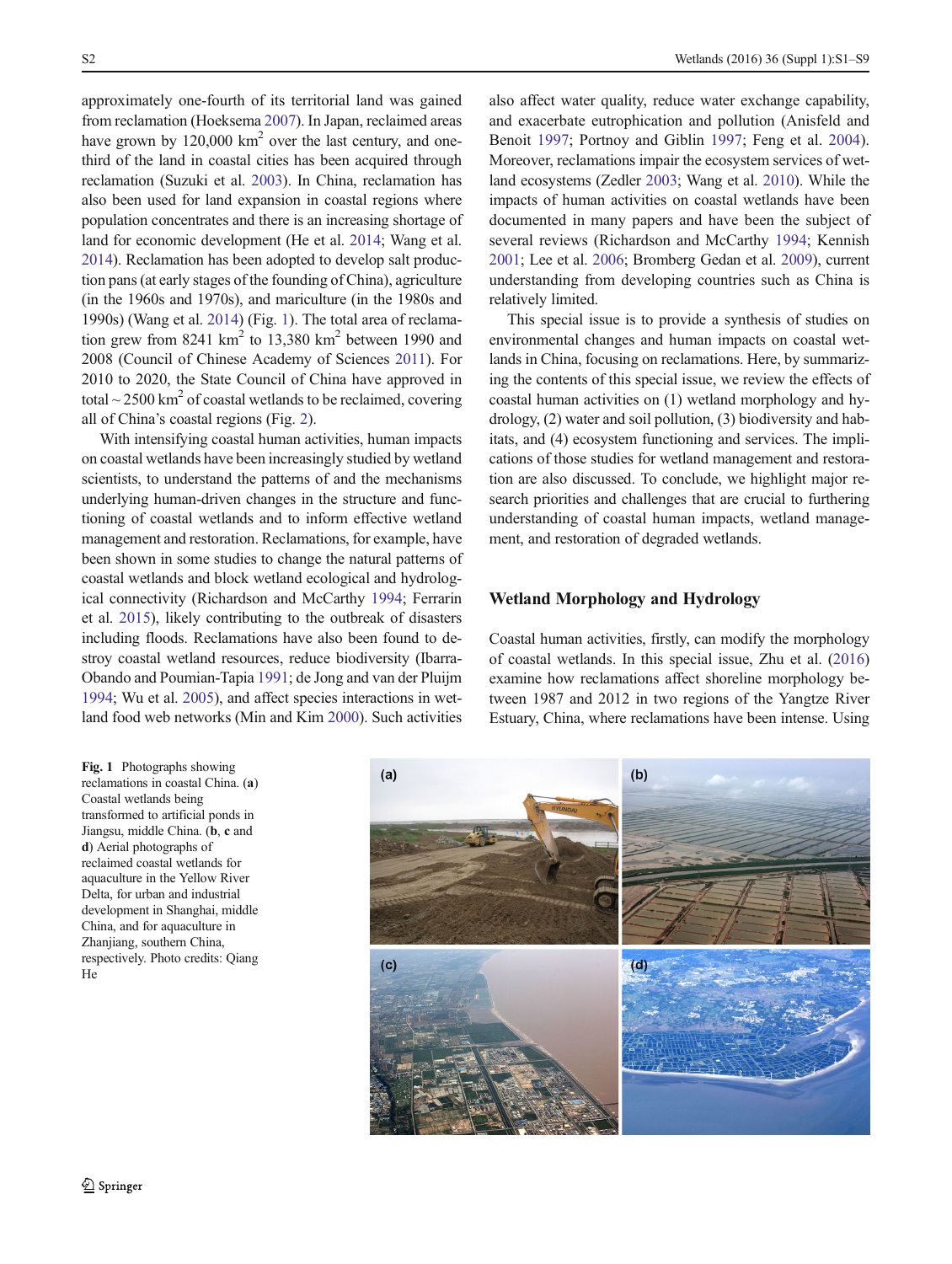<span id="page-2-0"></span>Fig. 2 Coastal provinces/cities in China and coastal reclamation plans for 2011–2020. Data are from Wang et al. [\(2014\)](#page-7-0)

Reclamation plans (2011-2020) approved by State Council (km<sup>2</sup>)



several indices extracted from SPOT satellite images, including length, area change rate, and fractal dimension, the authors show that while shoreline length, wetland area, and fractal dimension generally increased under natural conditions, reclamation activities made it more difficult to predict changes in shoreline morphology a priori. Nevertheless, increased shape entropy, a novel index based on the Shannon formula in information theory, was found to be typically correlated with reclamation intensity, suggesting that shape entropy can be a valuable index for assessing the effects of reclamation activities on shoreline morphology. The authors also demonstrate the value of this index in assessing the impact of reclamation activities in another major estuary in China – the Yellow River Estuary, showing that this index can be applied in other coastal regions or landscapes. Thus, this work provides a new way to assess the impact of land reclamations on shoreline morphology.

A major impact of human activities on wetlands is the direct alteration of the hydrological and hydrodynamic conditions between coastal wetlands and their adjacent systems, such as rivers, oceans, and groundwater. For instance, alterations in hydrological regime and sedimentation caused by reclamation in the Mississippi Delta severely affected coastal wetlands comprising approximately  $12,000$  mile<sup>2</sup>, which accounted for about 40 % of the salt marshes in the US (Twilley and Rivera-Monroy [2009](#page-7-0)). Thus, an improved understanding of wetland hydrological processes is important to elucidate the impacts of human activities on coastal wetlands. In this special issue, Liu and Mou [\(2016\)](#page-7-0) provide a review of interactions between wetland surface water and groundwater.

They suggest that surface water and groundwater interactions play a vital role in controlling water and salinity regimes in coastal wetlands. Human activities (e.g., dam construction, farming) change surface water and groundwater interactions, resulting in altered water and salinity regimes that ultimately affect biological communities in wetlands. Thus, the authors argue that mitigating human impacts on coastal wetlands should be achieved with a better understanding of surface water and groundwater interactions.

## Water and Soil Pollution

Human activities substantially affect environmental water quality, posing threats to human health and regional environmental safety (Hyfield et al. [2008;](#page-7-0) Mietton et al. [2007](#page-7-0)). In this special issue, Shao et al. [\(2016\)](#page-7-0) report seasonal variations in absorption and fluorescence properties of chromophoric dissolved organic matter (CDOM), the light absorbing fraction of dissolved organic matter, in rivers across the Liao River Delta in Northeast China, showing that rivers across the Liao River Delta exhibited strong protein-like fluorescence of CDOM in the water column, indicating serious anthropogenic pollution. Another paper by Cheng et al. ([2016\)](#page-6-0) in this special issue examines temporal and spatial trends in ten antibiotics in the water column in the intertidal zone of Bohai Bay, northern China. Their work shows that the total concentrations of those antibiotics ranged from 41.53 to 222.43 ng  $L^{-1}$ , levels that were higher than those found in offshore areas. Their work further shows that areas with aquaculture activities or river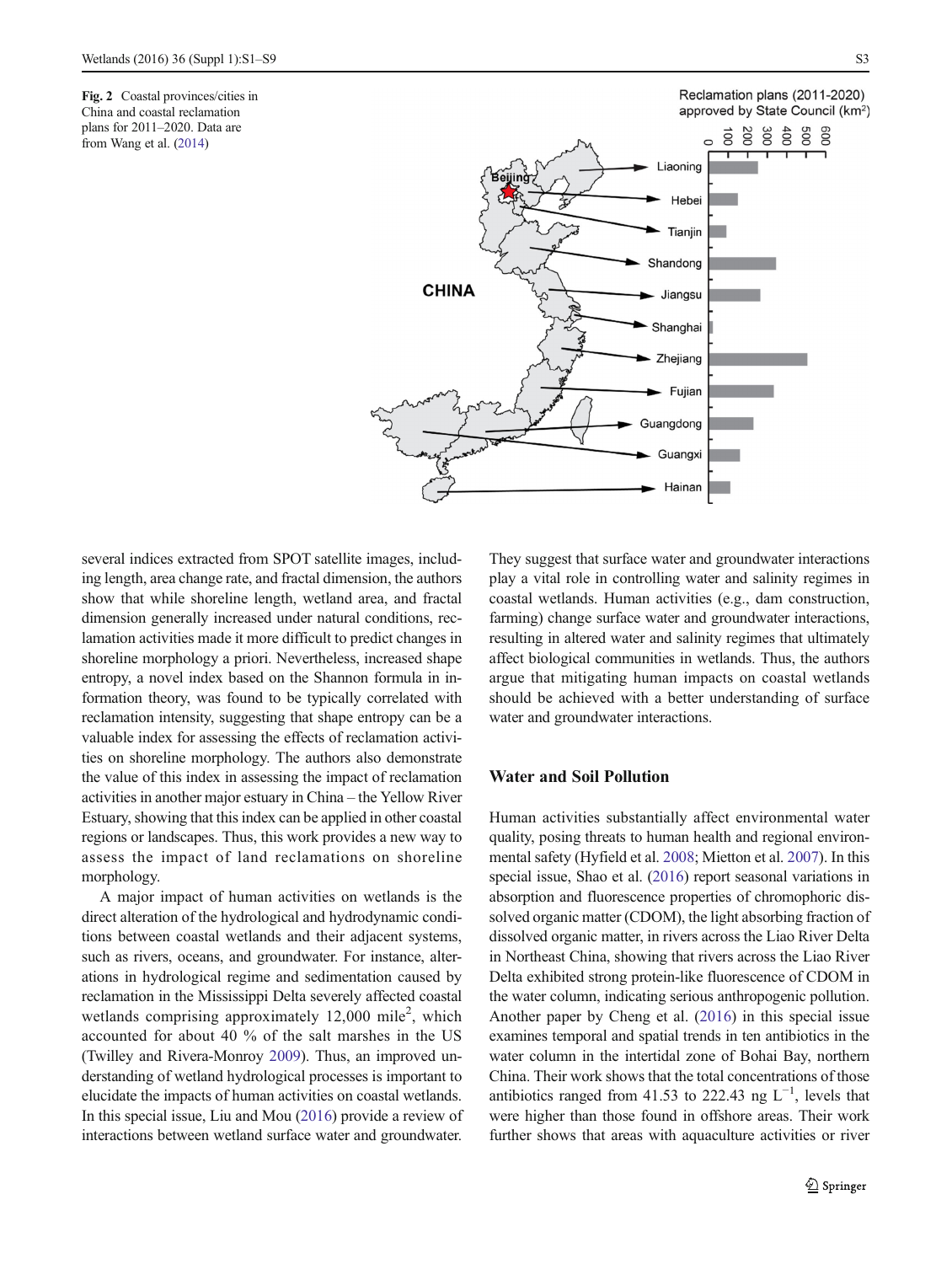discharge exhibited high concentrations of antibiotics. These studies suggest that intensifying anthropogenic activities are significantly deteriorating water quality in coastal wetlands. Also needed is an understanding of pollutant movement and distribution in wetland flows. Li et al. ([2016a\)](#page-7-0) provide an analysis method for predicting the critical length and duration of contaminant cloud in a three-layer wetland flow.

While changes in the water environment are often apparent, soil quality is not unaffected. The same paper by Cheng et al. [\(2016\)](#page-6-0) shows that the concentration of antibiotics in soil sediments in the intertidal zone of Bohai Bay was high, especially in areas with aquaculture activities. High levels of antibiotics may affect aquatic organisms, change microbial community and function, and promote resistance genes (Huang et al. [2013;](#page-7-0) Zhang et al. [2013](#page-8-0)). On the other hand, Yao et al. [\(2016\)](#page-8-0) examine heavy metal pollution in salt marsh soils in the Yellow River Delta, Shandong, focusing on the impact of oil exploitation. They find that although wetland soils in the Yellow River Delta were not heavily polluted by heavy metals including Cu, Ni, Zn, Cd and Pb, heavy metal pollution, especially Cd pollution, was highest in the oil exploitation zone they examined. Furthermore, soil heavy metal concentration was higher in areas without vegetation cover than those with a high cover of vegetation such as Suaeda salsa or Phragmites australis. The authors therefore suggest that coastal wetlands in the Yellow River Delta may become under serious threats of heavy metal pollution with continuing oil exploitation and coastal reclamation. Similarly, Lu et al. [\(2016a\)](#page-7-0) report their assessment of heavy metal pollution in a shrubby wetland dominated by Tamarix chinensis in the Yellow River Delta. While they also confirm that soil heavy metal contamination was still low in this region, the mean contents of heavy metals including As, Ni, Cr, Zn, Pb, Cd and Cu all exceeded the background values of the Yellow River Delta, except for Zn and Pb. Importantly, they find that As pollution contributed most to the total toxic units of heavy metals, and suggest that As pollution should be controlled for the health of ecosystems in this region.

#### Biodiversity and Habitats

Although it is relatively well understood that many human activities alter vegetation dynamics in coastal wetlands, the mechanisms underlying such impacts have yet to be better explored. In this special issue, Qi et al. ([2016\)](#page-7-0) study how different plant traits and stress types influence vegetation changes after tidal restriction. To do so, Qi et al. propose a relative stress tolerance concept to couple stress tolerance and competitive ability in a dynamic vegetation model. This model was applied to the tidal restriction area of the Yellow River Delta, showing that the key determinants for altered species abundance following tidal restriction for Phragmites australis,

Tamarix chinensis, and Suaeda glauca (should be Suaeda salsa instead) were competitive ability, waterlogging stress, and a combination of waterlogging stress and competitive ability under soil salinity stress, respectively. The authors also find evidence for a hysteretic effect of the hydrological conditions, and that the examined plant community can achieve the same equilibrium state under different extents of tidal restriction. Their model of vegetation response to hydrological changes provides a valuable solution to the difficulty of specifying changing species interactions with changing physical environment in dynamic vegetation models.

Tidal restriction and hydrological changes also affect communities other than plants, such as macrobenthos. Macrobenthos are a key component of biological communities in wetlands. They provide essential wetland functions including decomposition and nutrient cycling, and are food resources for birds and fish (Lee [2008\)](#page-7-0). It is possible that human activities have substantial effects on benthic species. In reclaimed wetlands, for example, soil substrates are often entirely destroyed, thus resulting in catastrophic damages to benthic communities. Except for a few highly mobile benthic species that can escape, most benthic species, including many economically important shellfish, will be buried and die. However, the impact of coastal human activities on wetland macrobenthos has not been studied as well as that on vegetation. In this special issue, Li et al. [\(2016b\)](#page-7-0) examine benthic animal responses to tidal restrictions of different stages in the Yellow River Delta, where tidal restriction (and freshwater introduction) has been used to transform salt marshes (viewed as wastelands) into freshwater or brackish wetlands. This study finds that while tidal restriction increased the species richness and density of macrobenthic invertebrates, macrobenthic biomass was highest in areas without tidal restriction. In another paper, Dou et al. [\(2016](#page-7-0)) show that hydrological connectivity mediated the diversity and density of macrobenthic invertebrates in the Pearl River Delta, a heavily developed coastal delta in southern China, where macrobenthic diversity and density were greater in high than in low hydrological connectivity riverine habitats. These studies on the responses of macrobenthos to coastal hydrological variation reveal that anthropogenic alterations of coastal hydrology such as those by reclamations can profoundly affect macrobenthic communities in coastal wetlands.

Even less studied are the impacts of human activities on wetland microbial communities. In this special issue, Zhang et al. ([2016a\)](#page-8-0) compare the distribution and composition of microbial taxa between reclaimed and non-reclaimed coastal wetlands in the Yellow River Delta. They find that bacterial abundance was significantly lower in reclaimed areas than in non-reclaimed areas and that salinity was the major environmental factor underlying differences in bacterial relative abundance and diversity. Anaerolinea abundance had a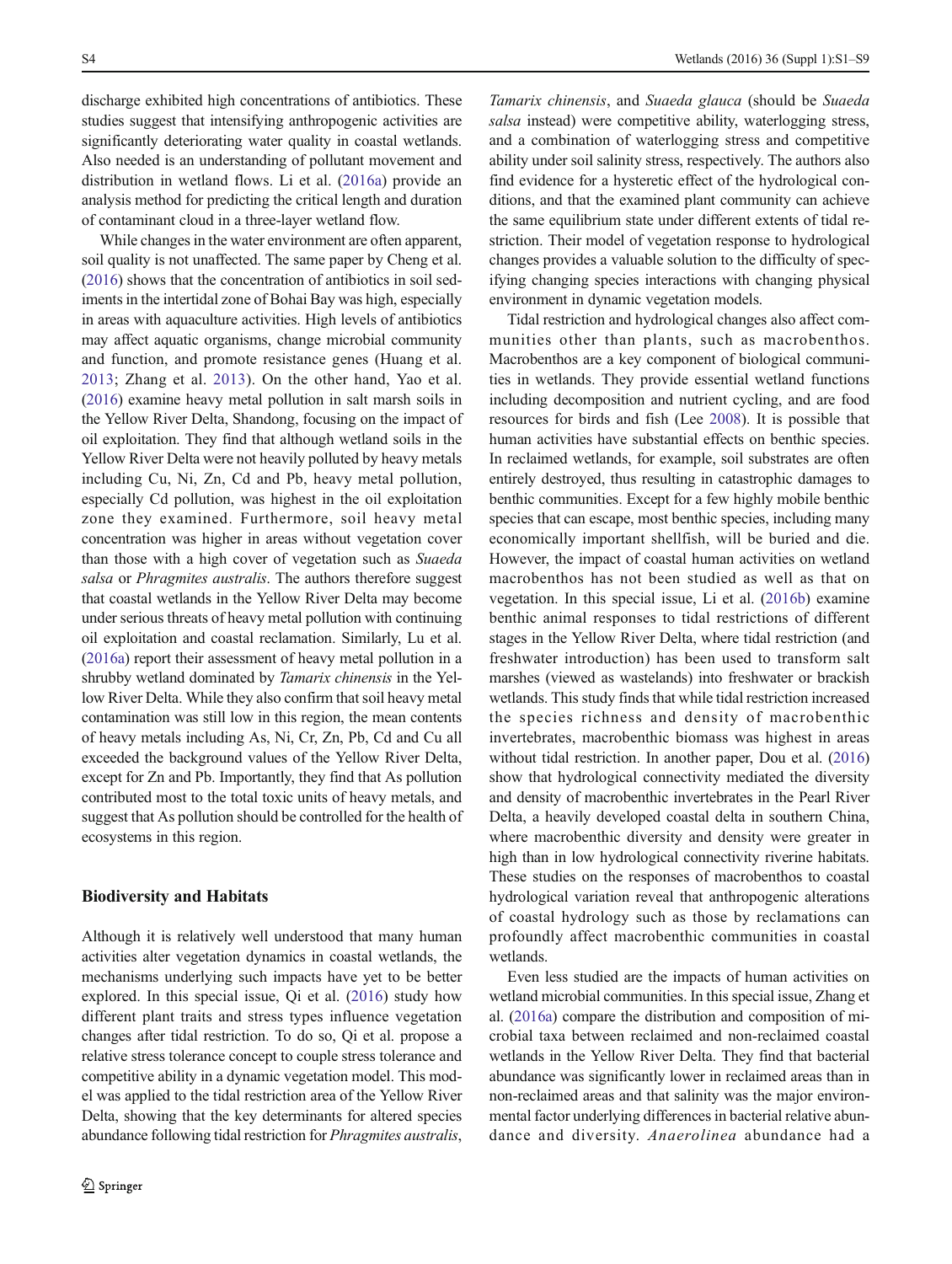significantly positive correlation with salinity. As *Anaerolinea* grows only in anaerobic conditions (Overmann [2008](#page-7-0)) that are more common in non-reclaimed than in reclaimed areas, the authors suggest that Anaerolinea genus can serve as an indicator of wetland responses to reclamation-associated environment change. Their work provides an interesting perspective of human-driven changes in wetland microbial communities.

Wetland reclamation may also affect coastal fisheries. On one hand, reclamation alters water transparency and dissolved oxygen, which affect fish growth. Fish spawning grounds are often located in shallow-water zones near shores with freshwater inputs, low salinities, and abundant plankton. Reclamation can result in the dispersal of high-concentration suspended particles that damage fish spawns and larvae, severely affecting the habitats and migration of fish (Auld and Schubel [1978;](#page-6-0) Limburg and Schmidt [1990](#page-7-0); Alquezar et al. [2006\)](#page-6-0). This can cause the disappearance of fish spawning grounds, outward movement of fisheries, recession of important fisheries, and declines in fish catch and mariculture. On the other hand, changes in water suspended particles affect the food sources, community structure, and functioning of zooplankton (Bouillon et al. [2000](#page-6-0); David et al. [2005](#page-7-0)). In this special issue, Zhang et al. [\(2016b](#page-8-0)) assess the suitability of habitats around the Yellow River Estuary for jellyfish (Rhopilema esculenta) and Chinese shrimp (Penaeus chinensis), two fishery species that are of high economic value and widely distributed in this region (Wang et al. [2006](#page-7-0), You et al. [2007\)](#page-8-0). To do so, Zhang et al. employ two habitat indices, namely the Habitat Suitability Index (HSI) and the Habitat Aggregation Index (HAI, which incorporates internal patches and fragmentation of the habitat), based on a fuzzy logic method, and evaluate habitat suitability under different scenarios of terrain conditions to simulate land reclamation activities over the last two decades. Their results show that the suitable habitat areas (assessed based on water depth, temperature, and salinity) for both jellyfish and Chinese shrimp declined substantially over the period of 1989–2009, especially under reclamations between 1999 and 2009. Interestingly, however, habitat quality as indicated by the HAI index showed an increasing trend between 1999 and 2009. The authors suggest that reclamation strongly reduces suitable habitat areas for these fishery species, but the impacts of reclamation may have some positive effects on habitat quality. The methods and indices proposed in this paper are not without limitations, but the fuzzy logic method they employ is potentially valuable for assessing the impacts of reclamations on fisheries habitats, especially for areas that lack field data.

## Ecosystem Functioning and Services

Human activities not only change wetland biological communities, but also quantitatively and qualitatively affect nutrient cycling, energy flow, and other functions of coastal ecosystems. Reclamations, for example, can cause excessive accumulation of nutrients in wetlands, and change the flux of carbon and other materials in deltaic regions and therefore affect the land-ocean-atmosphere carbon exchange (Bianchi and Allison [2009\)](#page-6-0). How human activities affect biogeochemical processes of coastal wetland ecosystems must be systematically investigated. In this special issue, Song and Liu [\(2016](#page-7-0)) compare seasonal variations in ecosystem respiration  $(CO<sub>2</sub>)$ and CH4 fluxes among seawall blocked wetlands, oil fields, aquaculture ponds, and a Spartina alterniflora-invaded wetland in the Yellow River Delta. The authors find that greenhouse gas emissions were especially high in the Spartina alterniflora–invaded wetland. Blocking wetlands by seawalls may accelerate  $CO<sub>2</sub>$  emission due to lowered soil moisture, while aquaculture ponds was primarily a source of  $CH<sub>4</sub>$  and a sink of  $CO<sub>2</sub>$ . Also in this special issue, Shen et al. [\(2016](#page-7-0)) analyze the effects of variation in freshwater flow on aquatic metabolism (gross primary production, ecosystem respiration, and net ecosystem metabolism) in the Yellow River Delta, and find that salinity changes driven by the amount of freshwater flow were a primary driver of the metabolism rate of the coastal wetland there. Zhao et al. ([2016](#page-8-0)) examine the spatial and seasonal variations of soil organic carbon (SOC) and total nitrogen (TN) stocks in natural tidal salt marshes in the Yellow River Delta. They find that the relationship between soil organic carbon density (SOCD) and proximity to tide creeks varied with season, and that soil salinity and water content regulated SOC and TN content and stock in the studied salt marshes. In another paper (Lu et al. [2016b](#page-7-0)) in this special issue, these authors report a field experiment examining how water levels and salinity mediate the total sulfur (TS) content of salt marsh soil in the Yellow River Delta. They find that salinity, rather than water level, primarily mediated the TS content in the top 20 cm soil at their study site, and that the TS content exhibited high levels of accumulation in the surface soils at all inundation levels. Together, these studies, preliminary in nature, contribute to an understanding of wetland biogeochemistry and how human activities and the resulting alterations in hydrology and salinity may affect the biogeochemistry and functioning of coastal wetlands in China.

Many ecosystem services provided by coastal wetlands, including climate and flood regulation, protection from natural disasters, and pollutant purification can also be impaired by human threats (Zedler [2003](#page-8-0); Craft et al. [2009](#page-6-0)). For instance, reclaiming and draining wetlands, which decreases soil carbon accumulation and storage capabilities, is one of the key factors that drive soil carbon loss in wetlands (Lal [2004](#page-7-0)). Because of interdependencies between different ecosystem services (Chee [2004;](#page-6-0) Nicholson et al. [2009\)](#page-7-0), human impact on one ecosystem service can have a ripple effect on other ecosystem services. Scientific assessment of human impacts on the value of wetland ecosystem services has become an essential next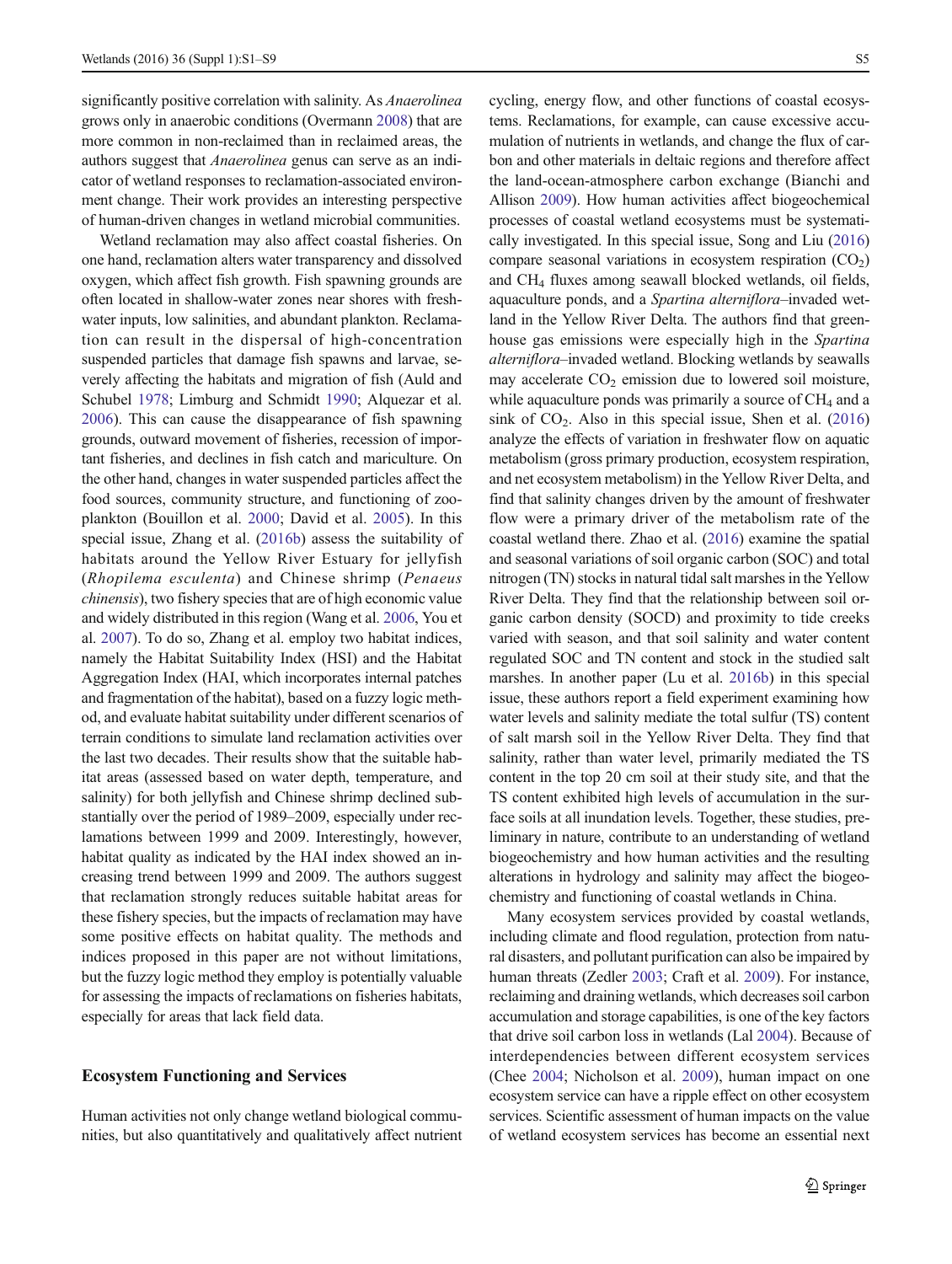step towards effective resource use and management of coastal wetland ecosystems (Bianchi and Allison [2009](#page-6-0); Perillo et al. [2009](#page-7-0)). In this special issue, Li et al. ([2016c](#page-7-0)) use emergy analysis to value the inputs, state, and outputs of the ecosystem services following freshwater releases that were to improve the ecosystem functioning of freshwater wetlands in the Yellow River Delta. Their analysis is holistic, including ecosystem services ranging from provisioning (e.g. biomass production), regulating (e.g.  $CO<sub>2</sub>$  fixation, water purification), cultural (e.g. tourism), to supporting (e.g. maintaining biodiversity) ecosystem services. Their results show that freshwater releases between 2001 and 2008 improved the provisioning, regulating, and cultural ecosystem services from the coastal wetlands. The authors further show that the ability to supply ecosystem services per unit of inputs, indicated by the emergy yield ratio, increased by 71.3 %. These results suggest that environmental flows are important to the ecosystem services of the Yellow River Delta wetlands. While this work focused mainly on the hydrological effects on coastal wetland ecosystem services, their methodology should be applicable to analyzing other wetland change issues induced by human activities.

#### Ecological Management and Restoration

These studies on human impacts on wetland morphology, hydrology, water and soil pollution, vegetation, benthic animals, microbes, fisheries, ecosystem functioning, and ecosystem services have important implications for management of coastal wetlands and wetland restoration. Indeed, Qi et al. [\(2016\)](#page-7-0) use their dynamic vegetation model to simulate the response of vegetation to tidal reintroduction, and find that vegetation did not respond during the first four years of tidal reintroduction, due to hysteretic effects, but then recovered rapidly. Thus, the authors recommend rapid alteration of the hydrological regime to reduce hysteretic effects in wetland restorations. Xie et al. ([2016](#page-7-0)) develop a risk-based balance inexact water resources optimization model that considers both wetland ecological water demand and water quality problems for regional water resources management. Li et al. [\(2016b\)](#page-7-0) show that the current wetland restorations practiced in the Yellow River Delta primarily focused on the reestablishment of freshwater vegetation. Although this project has successfully reestablished dense vegetation and bird populations (Cui et al. [2009\)](#page-7-0), Li et al. reveal that macrobenthos were not always successfully restored. Thus, they recommend evaluating the success of a restoration project with the responses of multiple taxa including vegetation, macrobenthos and waterbirds. What index should be used to assess the success of wetland restoration is indeed highly controversial (Staszak and Armitage [2012\)](#page-7-0). Li et al.'s study contributes to that establishing an integrated index that can comprehensively and

accurately reflect patterns and processes of wetlands is an important next step. This study further highlights the importance of adaptive management and long-term monitoring in wetland restorations.

# Future Research Priorities

The studies synthesized in this special issue show that coastal human activities in China, especially large-scale wetland reclamations, not only directly modify wetland morphology and hydrology, but also cause severe water and soil pollution, lead to biodiversity and habitat losses, and impair wetland ecosystem functioning and the ecosystem services they provide, thus having severe and multi-faceted impacts on coastal wetlands. Developing a comprehensive scheme of measures for conservation and management of China's coastal wetlands is thus essential for sustainable development of the coupled humanocean ecosystems in China (He et al. [2014\)](#page-7-0). Here, we propose such a scheme aimed at (1) scientifically managing coastal human activities including reclamations, (2) establishing procedures for restoration of impaired coastal wetlands and ecological compensation, and (3) coordinating socio-economic development and environmental conservation. Achieving these goals would require further studies, especially for the following areas:

(1) Tempo-Spatial Dynamics of Coastal Human Activities and Wetland Ecological Patterns Future research should reveal the types and distribution patterns of coastal human activities in different geographical regions and socioeconomic development stages in China, to examine differences and similarities between different regions and tempospatial scales, and to quantitatively assess the extent and intensity of coastal human activities (He et al. [2014;](#page-7-0) Wang et al. [2014\)](#page-7-0). Research also needs to analyze the evolution of ecological patterns and changes in different wetland types, and to reveal tempo-spatial patterns in wetland ecosystem change through comparative analysis of wetlands (Antos et al. [2007\)](#page-6-0). Furthermore, research should identify the relative and combined roles of multiple drivers in wetland ecological pattern change, simulate the feedbacks and changes in wetland ecosystems under different scenarios of human activities and climate change, and quantitatively assess the relative contribution of different types of human impacts to wetland ecosystem change.

(2) Coastal Human Impacts on Wetland Biodiversity and Underlying Mechanisms Future research should quantify the effects of coastal human activities of different intensities on wetland biological communities at different temporal and spatial scales, and reveal the abiotic and biotic processes underlying such effects. For example, research should examine how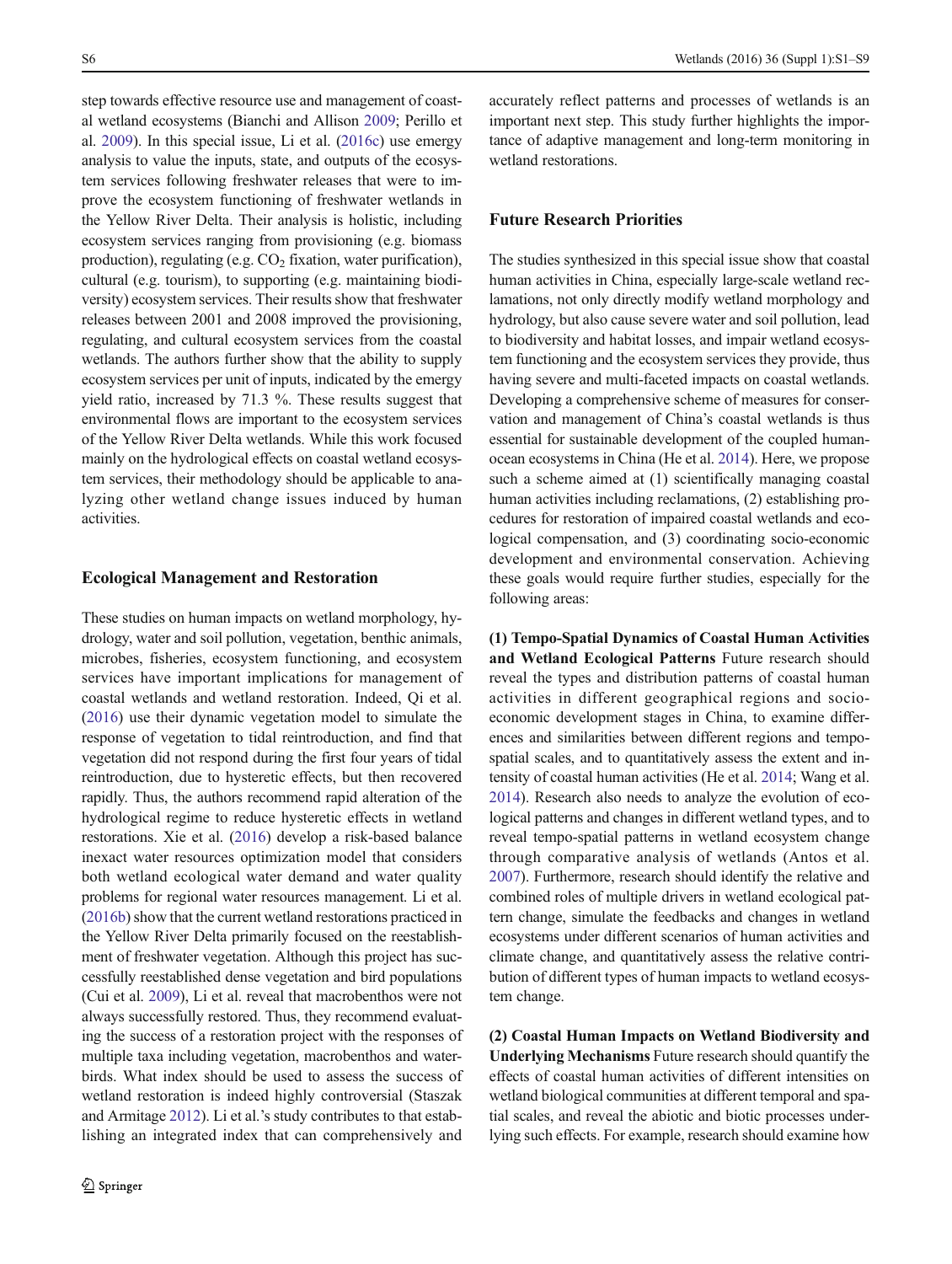<span id="page-6-0"></span>human activities affect hydrological/hydrodynamic conditions and water–salt balance in coastal wetlands, and address the response of wetland sensitive biota to hydrological changes induced by human activities. Also, coastal human activities can cause massive organic pollutants, heavy metals, and nutrients to enter wetland waters. Research should investigate how environmental water quality, such as water environmental issues in mariculture zones, is altered, and explore the linkages of red tide blooms and fishery collapses with human-induced changes in environmental water quality.

(3) Effects of Coastal Human Activities on Wetland Ecosystem Functioning and Sustainable Uses of Wetland Resources Research should examine the effects of different human activities on wetland ecological integrity (structural and functional integrity; De Leo and Levin [1997](#page-7-0)) and reveal the mechanisms underlying the effects of human activities on wetland functional integrity by studying biological adaptation and ecosystem processes, and by analyzing changes in disturbance resistance, resilience, and stability of wetland ecosystems. Research should develop methods to evaluate wetland ecosystem services and predict changes in wetland ecosystem services under multiple scenarios. Furthermore, research should incorporate potential changes in ecosystem services of various wetland types, as well as variations in controlling factors and uncertainty analysis, to simulate and distinguish the transformation, mutation, and invalidation thresholds of ecosystem services, thereby providing theoretical and technical support for wetland ecological restoration and safety control.

(4) Mechanisms of Restoration of Impaired Wetlands and Ecological Compensation Research should identify the regions, processes, and patterns that are key to the restoration of wetlands of different types, and explore the methods and procedures in selecting targets for restoration and compensation, determining restoration or substitutional areas, and quantifying the scale of ecological restoration/compensation and the compensation rates for different restoration types. Studies should consider the ecological feasibility and socio-economic boundaries of restorations to simulate and design wetland ecological networks that can be used to regulate regional hydrological processes, conserve biodiversity, enhance the overall functioning of wetland ecosystems, and optimize the resilience and adaptability of wetland networks. Furthermore, research should incorporate social needs and knowledge into wetland ecological networks and connect them effectively to regional social networks, and should incorporate ecological compensation and economic networks into wetland ecological networks. Finally, studies should optimize the structure and functioning of wetland ecological networks under various scenarios, and formulate a multi-objective, multi-scenario, and

multi-scale framework for integrated coastal wetland management (Alvarez-Romero et al. 2011).

Clearly, many more studies are needed for a comprehensive understanding of human impacts on China's coastal wetlands and for effective wetland management and conservation. We hope that this special issue can serve as a scientific starting point for a new fruitful line of research and conservation measures, to foster a sustainable future of coastal wetlands and human societies in China, as well as in other developing countries and regions.

Acknowledgments This study was funded by National Key Basic Research Program of China (2013CB430406), China National Funds for Distinguished Young Scientists (51125035), and National Science Foundation for Innovative Research Group (51121003).

## **References**

- Alquezar R, Markich SJ, Booth DJ (2006) Effects of metals on condition and reproductive output of the smooth toadfish in Sydney estuaries, south-eastern Australia. Environmental Pollution 142:116–122
- Alvarez-Romero JG, Pressey RL, Ban NC, et al. (2011) Integrated landsea conservation planning: the missing links. Annual Review of Ecology, Evolution, and Systematics 42:381–409
- Anisfeld SC, Benoit G (1997) Impacts of flow restrictions on salt marshes: an instance of acidification. Environmental Science & Technology 31:1650–1657
- Antos MJ, Ehmke GC, Tzaros CL, Weston MA (2007) Unauthorised human use of an urban coastal wetland sanctuary: current and future patterns. Landscape and Urban Planning 80:173–183
- Auld AH, Schubel JR (1978) Effects of suspended sediment on fish eggs and larvae: a laboratory assessment. Estuarine and Coastal Marine Science 6:153–164
- Barbier EB, Hacker SD, Kennedy C, Koch EW, Stier AC, Silliman BR (2011) The value of estuarine and coastal ecosystem services. Ecological Monographs 81:169–193
- Barbier EB, Koch EW, Silliman BR, et al. (2008) Coastal ecosystembased management with nonlinear ecological functions and values. Science 319:321–323
- Bianchi TS, Allison MA (2009) Large-river delta-front estuaries as natural "recorders" of global environmental change. Proceedings of the National Academy of Sciences 106:8085–8092
- Bouillon S, Chandra Mohan P, Sreenivas N, Dehairs F (2000) Sources of suspended organic matter and selective feeding by zooplankton in an estuarine mangrove ecosystem as traced by stable isotopes. Marine Ecology-Progress Series 208:79–92
- Bromberg Gedan KB, Silliman BR, Bertness MD (2009) Centuries of human-driven change in salt marsh ecosystems. Annual Review of Marine Science 1:117–141
- Chee YE (2004) An ecological perspective on the valuation of ecosystem services. Biological Conservation 120:549–565
- Cheng D, Xie Y, Yu Y, Liu X, Zhao S, Cui B, Bai J (2016) Occurrence and partitioning of antibiotics in the water column and bottom sediments from the intertidal zone in the Bohai Bay, China. Wetlands doi:[10.1007/s13157-014-0561-y](http://dx.doi.org/10.1007/s13157-014-0561-y)
- Council of Chinese Academy of Sciences (2011) Comments on several scientific questions and countermeasures on sea reclamation projects in China. Bulletin of Chinese Academy of Sciences 26:171–173
- Craft C, Clough J, Ehman J, Joye S, Park R, Pennings S, Guo H, Machmuller M (2009) Forecasting the effects of accelerated sea-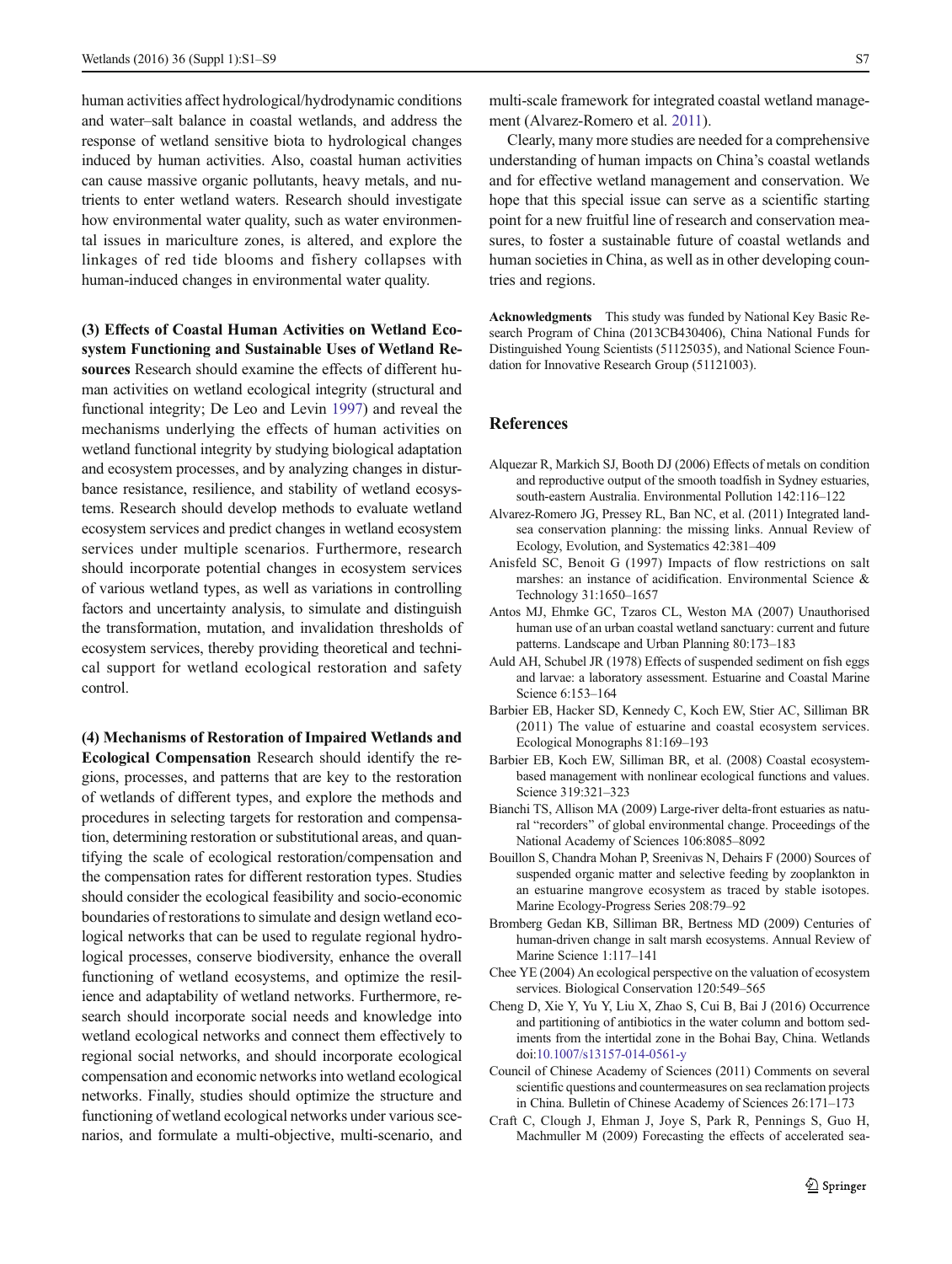<span id="page-7-0"></span>level rise on tidal marsh ecosystem services. Frontiers in Ecology and the Environment 7:73–78

- Cui BS, Yang QC, Yang ZF, Zhang KJ (2009) Evaluating the ecological performance of wetland restoration in the Yellow River Delta, China. Ecological Engineering 35:1090–1103
- David V, Sautour B, Chardy P, Leconte M (2005) Long-term changes of the zooplankton variability in a turbid environment: the Gironde estuary (France). Estuarine, Coastal and Shelf Science 64:171–184
- de Jong DJ, van der Pluijm AM (1994) Consequences of a tidal reduction for the salt-marsh vegetation in the Oosterschelde estuary (The Netherlands). Hydrobiologia 282:317–333
- De Leo GA, Levin S (1997) The multifaceted aspects of ecosystem integrity. Conservation Ecology 1:3
- Dou P, Cui B, Xie T, Dong D, Gu B (2016) Macrobenthos diversity response to hydrological connectivity gradient. Wetlands. doi:[10.](http://dx.doi.org/10.1007/s13157-014-0580-8) [1007/s13157-014-0580-8](http://dx.doi.org/10.1007/s13157-014-0580-8)
- Feng H, Han X, Zhang W, Yu L (2004) A preliminary study of heavy metal contamination in Yangtze river intertidal zone due to urbanization. Marine Pollution Bulletin 49:910–915
- Ferrarin C, Tomasin A, Bajo M, Petrizzo A, Umgiesser G (2015) Tidal changes in a heavily modified coastal wetland. Continental Shelf Research 101:22–33
- Halpern BS, Walbridge S, Selkoe KA, et al. (2008) A global map of human impact on marine ecosystems. Science 319:948–952
- He Q, Bertness MD, Bruno JF, et al. (2014) Economic development and coastal ecosystem change in China. Scientific Reports 4:5995
- Hoeksema RJ (2007) Three stages in the history of land reclamation in The Netherlands. Irrigation and Drainage 56:S113–S126
- Huang X, Liu C, Li K, Liu F, Liao D, Liu L, Zhu G, Liao J (2013) Occurrence and distribution of veterinary antibiotics and tetracycline resistance genes in farmland soils around swine feedlots in Fujian province, China. Environmental Science and Pollution Research 20: 9066–9074
- Hyfield ECG, Day JW, Cable JE, Justic D (2008) The impacts of reintroducing Mississippi river water on the hydrologic budget and nutrient inputs of a deltaic estuary. Ecological Engineering 32: 347–359
- Ibarra-Obando SE, Poumian-Tapia M (1991) The effect of tidal exclusion on salt marsh vegetation in Baja California, México. Wetlands Ecology and Management 3:131–148
- Kennish MJ (2001) Coastal salt marsh systems in the U.S.: a review of anthropogenic impacts. Journal of Coastal Research 17:731–748
- Lal R (2004) Soil carbon sequestration impacts on global climate change and food security. Science 304:1623–1627
- Lee SY (2008) Mangrove macrobenthos: assemblages, services, and linkages. Journal of Sea Research 59:16–29
- Lee SY, Dunn RJK, Young RA, et al. (2006) Impact of urbanization on coastal wetland structure and function. Austral Ecology 31:149–163
- Li M, Yang W, Sun T (2016c) Effects of freshwater releases on the delivery of ecosystem services in coastal wetlands of the Yellow River Delta using an improved input-state-output approach. Wetlands. doi[:10.1007/s13157-015-0630-x](http://dx.doi.org/10.1007/s13157-015-0630-x)
- Li S, Cui B, Xie T, Zhang K (2016b) Diversity pattern of macrobenthos associated with different stages of wetland restoration in the Yellow River Delta. Wetlands. doi[:10.1007/s13157-015-0641-7](http://dx.doi.org/10.1007/s13157-015-0641-7)
- Li Z, Wang P, Sun T, An Y, Wu X (2016a) Critical length of contaminant cloud in a three-layer wetland: multi-scale analysis for environmental dispersivity. Wetlands. doi[:10.1007/s13157-015-0663-1](http://dx.doi.org/10.1007/s13157-015-0663-1)
- Limburg KE, Schmidt RE (1990) Patterns of fish spawning in Hudson river tributaries: response to an urban gradient? Ecology 71:1238– 1245
- Liu Q, Mou X (2016) Interactions between surface water and groundwater: key processes in ecological restoration of degraded coastal wetlands caused by reclamation. Wetlands. doi[:10.1007/s13157-014-](http://dx.doi.org/10.1007/s13157-014-0582-6) [0582-6](http://dx.doi.org/10.1007/s13157-014-0582-6)
- Lu Q, Bai J, Gao Z, Wang J, Zhao Q (2016b) Effects of water level and salinity on total sulfur contents in salt marsh soils of the Yellow River Delta, China. Wetlands. doi:[10.1007/s13157-015-0661-3](http://dx.doi.org/10.1007/s13157-015-0661-3)
- Lu Q, Bai J, Gao Z, Zhao Q, Wang J (2016a) Spatial and seasonal distribution and risk assessments for metals in a Tamarix chinensis wetland, China. Wetlands. doi:[10.1007/s13157-014-0598-y](http://dx.doi.org/10.1007/s13157-014-0598-y)
- Mietton M, Dumas D, Hamerlynck O, et al. (2007) Water management in the Senegal river delta: a continuing uncertainty. Hydrology & Earth System Sciences Discussions 4:4297–4323
- Min BM, Kim J-H (2000) Plant succession and interaction between soil and plants after land reclamation on the West Coast of Korea. Journal of Plant Biology 43:41–47
- Nicholson E, Mace GM, Armsworth PR, et al. (2009) Priority research areas for ecosystem services in a changing world. Journal of Applied Ecology 46:1139–1144

Overmann J (2008) Green nonsulfur bacteria. eLS, Wiley

- Perillo GME, Wolanski E, Cahoon DR, Brinson MM (2009) Coastal wetlands: an integrated ecosystem approach. Elsevier, Amsterdam, The Netherlands
- Portnoy JW, Giblin AE (1997) Effects of historic tidal restrictions on salt marsh sediment chemistry. Biogeochemistry 36:275–303
- Qi M, Sun T, Zhan M, Xue S (2016) Simulating dynamic vegetation changes in a tidal restriction area with relative stress tolerance curves. Wetlands. doi:[10.1007/s13157-015-0639-1](http://dx.doi.org/10.1007/s13157-015-0639-1)
- Richardson CJ, McCarthy EJ (1994) Effect of land development and forest management on hydrologic response in southeastern coastal wetlands: a review. Wetlands 14:56–71
- Shao T, Song K, Du J, Zhao Y, Ding Z, Guan Y, Liu L, Zhang B (2016) Seasonal variations of CDOM optical properties in rivers across the Liaohe Delta. Wetlands. doi[:10.1007/s13157-014-0622-2](http://dx.doi.org/10.1007/s13157-014-0622-2)
- Shen X, Sun T, Tang S, Yang W (2016) Short-term response of aquatic metabolism to hydrologic pulsing in the coastal wetlands of Yellow River Delta. Wetlands. doi:[10.1007/s13157-015-0710-y](http://dx.doi.org/10.1007/s13157-015-0710-y)
- Song H, Liu X (2016) Anthropogenic effects on fluxes of ecosystem respiration and methane in the Yellow River Estuary, China. Wetlands. doi[:10.1007/s13157-014-0587-1](http://dx.doi.org/10.1007/s13157-014-0587-1)
- Staszak LA, Armitage AR (2012) Evaluating salt marsh restoration success with an index of ecosystem integrity. Journal of Coastal Research 29:410–418
- Suzuki T (2003) Economic and geographic backgrounds of land reclamation in Japanese ports. Marine Pollution Bulletin 47:226–229
- Twilley RR, Rivera-Monroy V (2009) Sediment and nutrient tradeoffs in restoring Mississippi river delta: restoration vs eutrophication. Journal of Contemporary Water Research & Education 141:39–44
- Wang Q, Zhuang Z, Deng J, Ye Y (2006) Stock enhancement and translocation of the shrimp Penaeus chinensis in China. Fishery Research 80:67–79
- Wang W, Liu H, Li Y, Su J (2014) Development and management of land reclamation in China. Ocean & Coastal Management 102:415–425
- Wang X, Chen W, Zhang L, Jin D, Lu C (2010) Estimating the ecosystem service losses from proposed land reclamation projects: a case study in Xiamen. Ecological Economics 69:2549–2556
- Waycott M, Duarte CM, Carruthers TJ, et al. (2009) Accelerating loss of seagrasses across the globe threatens coastal ecosystems. Proceedings of the National Academy of Sciences USA 106: 12377–12381
- Woodward RT, Wui Y (2001) The economic value of wetland services: a meta-analysis. Ecological Economics 37:257–270
- Wu J, Fu C, Lu F, Chen J (2005) Changes in free-living nematode community structure in relation to progressive land reclamation at an intertidal marsh. Applied Soil Ecology 29:47–58
- Xie Y, Huang G, Li W, Li Y, Cui J, Sun X (2016) A risk-based balance inexact optimization model for water quality management with